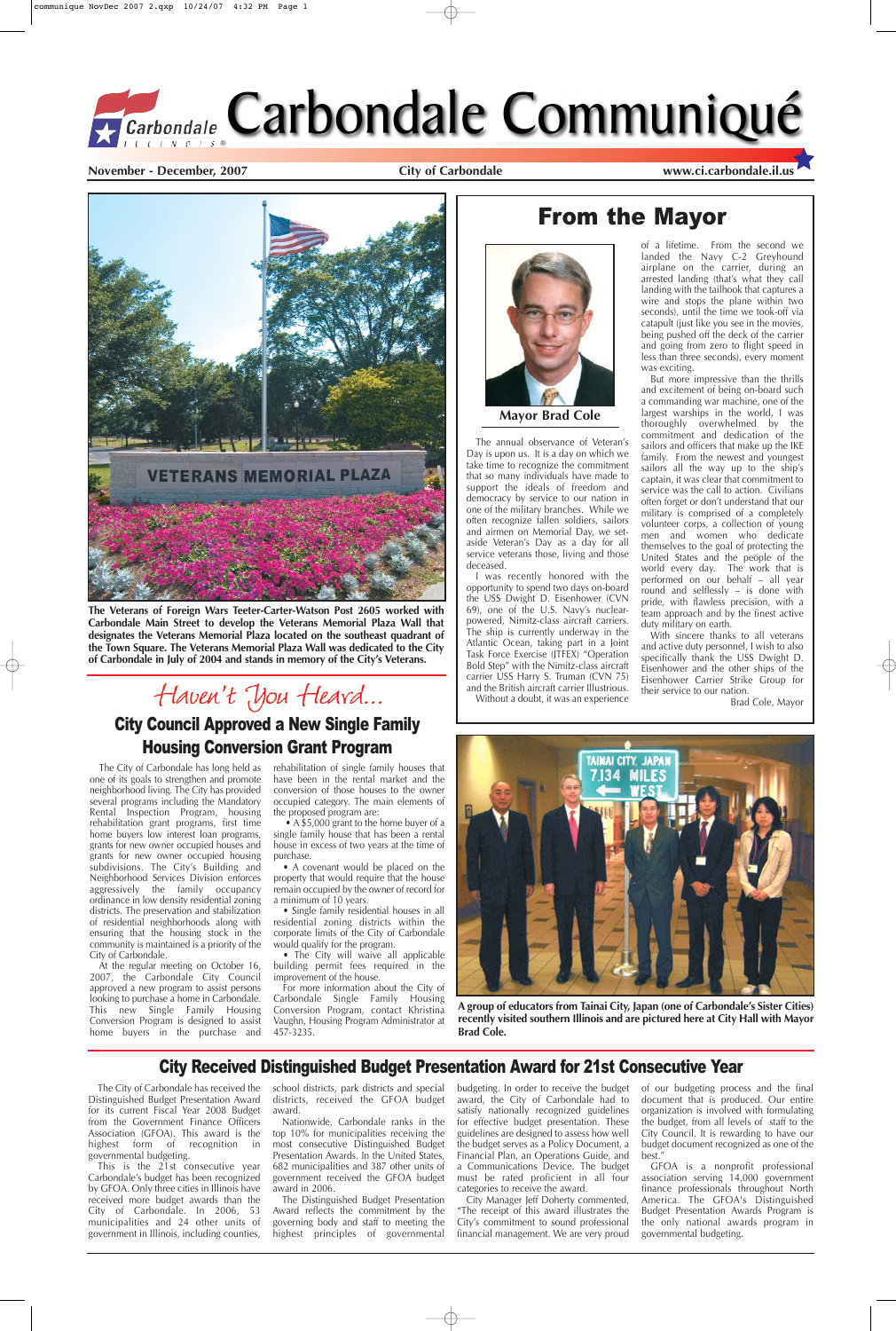**Officers from the German Bundeswehr (national military) visited Carbondale on October 3, 2007, as part of their annual two-week study tour through the United States. Mayor Brad Cole provided a discussion on state and local government and presented each officer with a City of Carbondale baseball cap to commemorate their visit.**

**2** Carbondale Communiqué

#### Carbondale Police Department Survey

The Carbondale Police Department continuously strives to improve services to the community. By taking a few minutes to complete this survey, you will help the department to meet the goal of providing the highest quality police service possible. The results will be tabulated to help in the establishment of training and service goals.

#### What was the nature of your most recent contact with the Carbondale Police?

- I called to report an accident
- I was contacted about a problem/disturbance \_ I requested information
- I was a witness to a crime or incident I was the victim of a crime
- I was involved in a traffic accident
- I was issued a traffic citation
- \_\_\_\_\_ Other

Based on your most recent contact, please rate the performance of the officer or staff member.

|                                                                       | Excellent                                         | Good | Fair | Poor | No Opinion |            |
|-----------------------------------------------------------------------|---------------------------------------------------|------|------|------|------------|------------|
| Courtesy                                                              |                                                   |      |      |      |            |            |
| Knowledge                                                             |                                                   |      |      |      |            |            |
| Professionalism                                                       |                                                   |      |      |      |            |            |
| Attitude                                                              |                                                   |      |      |      |            |            |
| Response Time                                                         |                                                   |      |      |      |            |            |
| Fairness                                                              |                                                   |      |      |      |            |            |
| What is your perception of crime community-wide in Carbondale?        | Major Problem Somewhat of a problem Minor problem |      |      |      |            | No problem |
| The following apply specifically to your neighborhood: Always Usually |                                                   |      |      |      |            | Never      |
| Do you feel safe in your home?                                        |                                                   |      |      |      |            |            |
| Are you comfortable walking in the day time?                          |                                                   |      |      |      |            |            |
| Are you comfortable walking at night?                                 |                                                   |      |      |      |            |            |
|                                                                       |                                                   |      |      |      |            |            |

Please identify three main problems/concerns in your neighborhood:

How can we improve the quality of our service in the future?

Simply Everything

- 7500 Square Feet
- · Complete audio visual needs

So we'll know what combination of resources will make your event a success

We Listen...



In which portion of the city do you live? (Use Main Street & the railroad tracks as the divider. South is South Illinois, south of Pleasant Hill Road)

- Rooms for 2 to 600
- Modern catering kitchen
- Portable bars
- Upright Baldwin piano
- Portable and fixed **Stage**



|            | <b>Carbondale Civic Center</b>                |
|------------|-----------------------------------------------|
| Carbondale | 618-457-3209<br>Ichamness@ci.carbondale.il.us |

| Northeast Southeast Northwest Southwest South Non-resident                                                                                                                                                                                                                               |                 |  |                |
|------------------------------------------------------------------------------------------------------------------------------------------------------------------------------------------------------------------------------------------------------------------------------------------|-----------------|--|----------------|
| How long have you lived in Carbondale?                                                                                                                                                                                                                                                   |                 |  |                |
|                                                                                                                                                                                                                                                                                          |                 |  |                |
| 1-5 years 10 More than 10 years                                                                                                                                                                                                                                                          |                 |  |                |
| What is your age?                                                                                                                                                                                                                                                                        |                 |  |                |
| 18-25 25-34 35-44 45-54 55-65 Over 65                                                                                                                                                                                                                                                    |                 |  |                |
| My race is:<br>$\frac{1}{2}$ Asian<br>_____ African-American ______ White                                                                                                                                                                                                                | Native American |  |                |
| I am a student Yes No If yes, at which institution                                                                                                                                                                                                                                       |                 |  |                |
| Have you every been a victim of a crime in Carbondale? ____Yes ___                                                                                                                                                                                                                       |                 |  | N <sub>0</sub> |
| Thank you for your time to complete this survey. Please mail the survey to: City of Carbondale<br>Police Department, Attn: Sgt. Hank Banycky, P.O. Box 2047, Carbondale, Illinois 62902, or you<br>may drop the form off at the Carbondale Police Department at 610 East College Street. |                 |  |                |





on January 8, 2008.

in the County Clerk's Office in Murphysboro during the voting period, persons who wish to vote in the primary election may register to vote and vote at the same time.

Early voting will be available registration may be addressed period of January 14 through Clerk's Office at 687-7366. Do you feel safe in your home? Questions regarding voter to the City Clerk's Office at 457-3281 or the County



Persons not wishing to participate in early voting must wait until Thursday, February 7, to register to vote.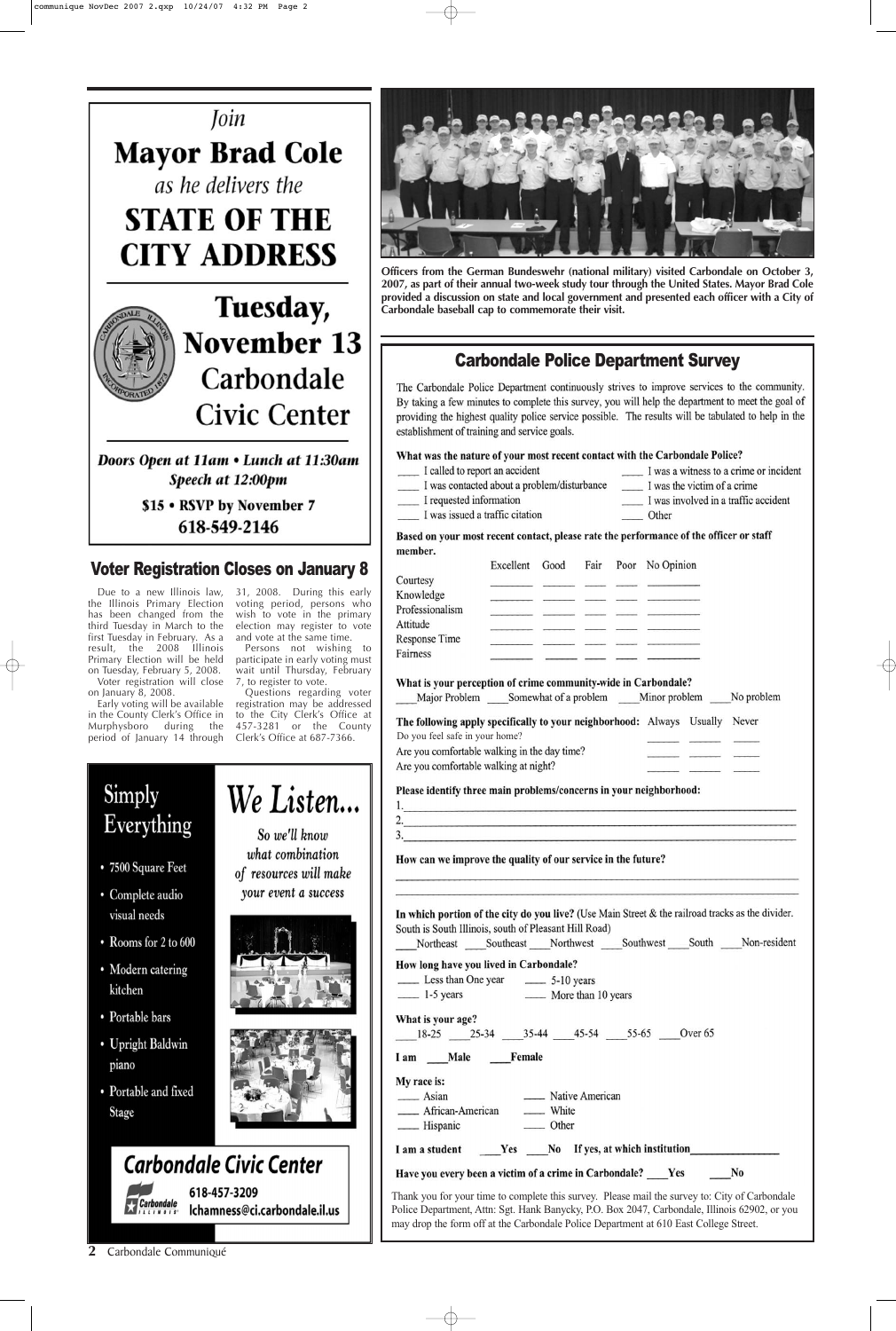## Notice of Board of Fire and Police Commissioners Firefighter Exam

A written examination and physical fitness assessment for the position of Entry-level Firefighter will be given in the Civic Center, 200 S. Illinois, Carbondale, at 8:00 a.m. on Monday, January 14, 2008. Candidates receiving a passing grade on the written exam will be will be eligible to take the physical fitness assessment at 2:00 p.m. that afternoon. To be eligible to take the written exam, an application must be on file in the City Clerk's Office by 5:00 p.m., Friday, December 28, 2007. Applications are available at the City Clerk's Office, 200 S. Illinois Avenue, or call 457-3280 or email jvaught@ci.carbondale.il.us to obtain an application through the mail. The application, pre-employment agreement and information on the testing process may also be downloaded from the City of Carbondale's website at ci.carbondale.il.us.

**The City of Carbondale encourages minority and female applicants The City of Carbondale is an Equal Opportunity Employer**

The City of Carbondale offers loans to help start new businesses and expand existing businesses. Low-interest loans are available through the Community Development Assistance Program (CDAP) Revolving Loan Fund (RLF). Loan funds may be used to purchase land, construct a building, renovate or expand an existing building, purchase machinery or equipment or provide working capital.

The interest rate on Revolving Loan Fund loans is below market rate. Depending on the project, the rate can be as low as 3%. As a matching loan program, RLF loans can account for no more than one-half of the total project cost.

Job creation is the Revolving Loan Fund program's primary goal. Program guidelines require that at least one job must be created for each \$15,000 of RLF loan funds. At least 51% of the total jobs created as the result of an RLF loan must be held by persons with a low or moderate income.

If you are interested in making the City of Carbondale's low-interest Revolving Loan Fund program part of your business plan, contact Kevin Baity, Assistant City Manager for Economic Development at City Hall, 200 S. Illinois Avenue, Carbondale, Illinois. Call 457-3226 or e-mail kbaity@ci.carbondale.il.us for detailed information and a loan application.

## Disponible un nuevo Programa de Conversión de Viviendas Unifamiliares

#### Downtown Facade Improvement Loan Funds Available

The City of Carbondale has funds available for businesses in the downtown district to improve and update the look of their store fronts. Improvements to existing facades and the façade portion of additions to existing buildings are defined as that portion of the building facing a pubic way.

> La preservación estabilización de vecindarios residenciales junto con el asegurar que la existencia de viviendas residenciales de la comunidad se mantenga es una prioridad de la Ciudad de Carbondale.

En la reunión general del 16 de octubre de 2007, el Concejo de la Ciudad de Carbondale aprobó un nuevo programa para ayudar a las personas que deseen adquirir una vivienda en Carbondale. Este Viviendas Unifamiliares de la Ciudad de Carbondale, llamar nuevo Vivienda, al 457-3235.

Improvements to the facade include structural and non-structural repairs and maintenance in keeping with the style of the original structure. Eligible facade improvements are installation of canopies and awnings, inclusion of energy efficient windows and doors, and reconstruction and refinishing of all surfaces and other related architectural appurtenances of the facade. The improvements as determined for this program are to be in keeping with the historical continuity of the area. The City will fund up to 100% of the facade improvement at an interest rate set at 3 points below the prime rate with a maximum rate of 7% and a minimum rate of 3%. The interest rate shall be established on the date the loan agreement is signed and shall remain constant through the entire term of the loan which shall not exceed 10 years. The maximum amount of the City loan is based on \$40 per surface square foot of facade or \$20,000.00, whichever is less. The City Manager shall have the authority to approve a loan in excess of these amounts when there is a change in ownership or use of the building, when

> Khristina Vaughn, Administradora del Programa de

## Important Notice to City of Carbondale Water and Sewer **Customers**

there are special circumstances related to the number or size of the facade(s), or an increase improvement cost due to special materials or historic preservation. The City's loan cannot exceed the total facade improvement cost. Loans are secured by the City obtaining a mortgage on the property and a personal guarantee of repayment from the applicant. Loans will be granted on a first come, first served basis within the limits of available resources.

Interested applicants must submit a completed application with facade drawings, cost estimates and financial statements to the City of Carbondale Development Services Department for consideration. Improvements proposed are subject to existing City codes and ordinances and the responsibility for permits and approvals rests with the applicant. Applicants are encouraged to consult with the Preservation Commission for buildings that are listed on the Commission inventory of historic properties.

For more information about the Downtown Facade Improvement Loan Program and to obtain an application, contact the Development Services Department at 457-3248 or stop by their office in City Hall at 200 S. Illinois Avenue. Property owners are also encouraged to contact Carbondale Main Street at 529Ñ8040 for additional incentive programs for facade improvements.

Carbondale Communiqué **3**

La Ciudad de Carbondale ha mantenido por largo tiempo, como una de sus metas, el promover y reforzar la vivienda en sectores residenciales. La Ciudad ha implementado varios programas, entre los que se incluyen, el Programa de Inspección Obligatoria de Arrendamientos, los programas de subvención para la remodelación de viviendas, los programas de préstamos con bajos intereses para los compradores de su primera vivienda, las subvenciones para nuevos propietarios y las subvenciones para nuevos propietarios de viviendas en urbanizaciones nuevas.

La División de Servicios Residenciades y de Construcción refuerza enégicamente la ordenanza de ocupación familiar en los distritos zonificados de baja densidad residencial.

Programa de Conversión de Viviendas Unifamiliares está diseñado para ayudar a los compradores de casas con la compra y remodelación de viviendas unifamiliares que hayan estado el mercado de arrendamientos y convertirlas a la categoria de residencias ocupadas por sus propietarios. Los principales elementos del programa propuesto son:

Una subvención de \$5,000 para el comprador de una casa unifamiliar que haya sido una vivienda rentada por más de dos años en el momento de la compra.

Se pondrá una cláusual en la propiedad que requerirá que la casa permanezca ocupada por su propietario registrado por un mínimo de 10 años.

Califican para este programa todas las viviendas unifamiliares de cualquier distrito zonificado residencial dentro de los límites municipales de la Ciudad de Carbondale.

La Ciudad dará una exensión de todos los cargos por permisos de construcción necesarios que se necesiten para el mejoramiento de la casa.

Para mayor información sobre el Programa de Conversión de

**Beginning January 1, 2008, a \$5.00 late payment fee will be assessed on each Carbondale Water and/or Sewer bill that is not paid by the due date listed on the original bill.**

**Questions regarding billing statements should be directed to the Customer Service Representatives in the City of Carbondale Water Services Office at 549-5302.**

#### Holiday Curbside Refuse & Recycling Collection Schedule

The offices of City Hall will be closed on Monday, November 12 in observance of the Veterans Day holiday. All City refuse routes will be pushed back one day that week.

City offices will be closed for the Thanksgiving holiday on Thursday, November 22, 2007 and Friday, November 23, 2007. Refuse and recycling collection for this week will be collected on your regularly scheduled day except that Thursday's refuse and recycling route will be collected on Friday, November 23, 2007.

Bag and bundle landscape waste will only be collected on Wednesday during Thanksgiving week.

City offices will also be closed at noon on Monday, December 24, 2007 and all day on Tuesday, December 25, 2007 for the Christmas holiday, and Tuesday, January 1, 2008 for the New Year's Day holiday. Refuse and recycling collection for both weeks will be collected as follows: Monday's refuse collection route will not be affected. There will be no collection on Tuesday. Tuesday through Friday routes will be pushed back one day both of these weeks. Bag and bundle landscape waste will only be collected on Thursday during these weeks.

#### **Christmas Tree Recycling Program**

The City of Carbondale Forestry Division will

conduct its Curbside Christmas Tree Recycling from January 2, 2008 through January 25, 2008. Residents desiring to participate in this program should place their Christmas trees curbside on their normal refuse and recycling collection day (please note that the actual collection and chipping of the trees will occur the following day).

Any residents wishing to dispose of their Christmas trees on days other than their normal refuse day may take their Christmas trees to one of the following neighborhood drop-off sites:

• The Public Works Complex on North Michaels Street (drop off at main gate).

 $\bullet$  The East Recycling Drop-Off Center on

College located in the parking lot west of Stor-N-Lok.

• Parrish Park parking lot on West Sunset Drive (at the east end of the parking lot).

• Attucks Park parking lot on North Wall Street (the south parking lot).

Please discard pine rope, wreaths, garland, and flocked trees with regular refuse.

Questions about this program may be directed to the Maintenance and Environmental Services Office at 457-3275 or to the City Forester at 549- 5302 ext. 332.

The regular Landscape Waste Bag and Bundle program will continue as usual during this special collection period.

### Low Interest Loans Available for New & Expanding Businesses

## Working Street Lights Keep Citizens Safe

If you notice a street light out or malfunctioning on your street or down the block, in town while you are walking, jogging, bicycling to class, or while driving, dining or shopping during the evening hours, don't keep us in the dark.

Contact the City of Carbondale Citizens

Assistance line at 457-3226 or email jporter@ci.carbondale.il.us to report the location. We rely on you letting us know when you are in the dark. The earlier you call us, the earlier we can get the lights back on. Help us keep your neighborhood and the City well illuminated. Working street lights keep citizens safe.

Haven't You Heard...